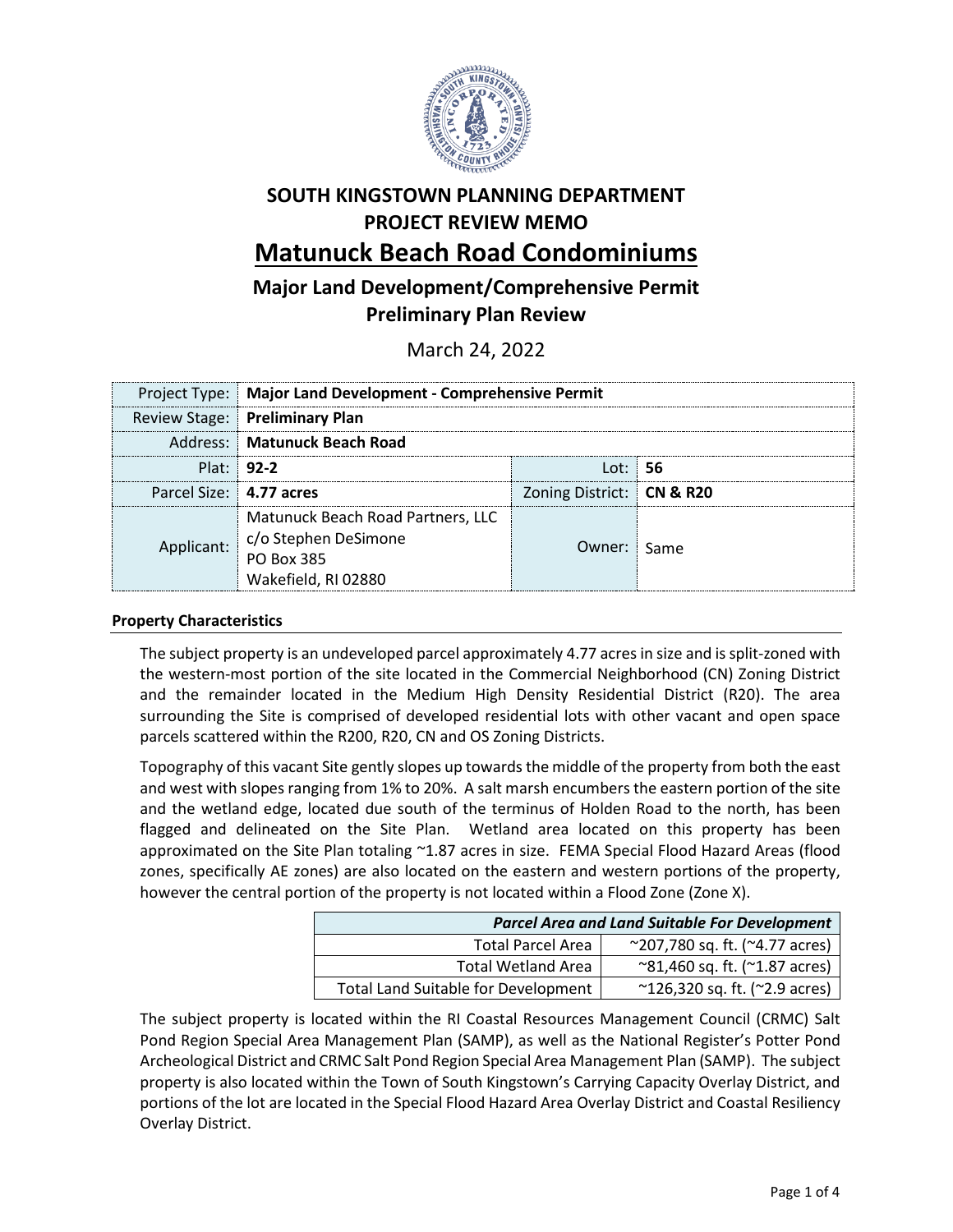## **Project Description**

The applicant is proposing to construct a twelve (12) unit residential condominium complex in the form of six (6) duplex structures as depicted on their site plan. Access is proposed to be provided via a private driveway extending from the parcel's lot frontage located on Matunuck Beach Road. The applicant has proposed to manage stormwater through the installation of several features located on the eastern and western portions of the site. The development is proposed to be serviced by public water and Onsite Wastewater Treatment Systems (OWTS) proposed to service each individual duplex structure. As a Comprehensive Permit application, 25% (3 units – Unit 1, Unit 5, and Unit 9) will be deed restricted as low-to-moderate-income housing.

#### **Decision Deadline**

This application was Certified Complete on October 9, 2020. The Planning Board had until **February 6, 2021** (120 days from date this application was certified as complete) to render a decision. In an email to Planning Staff on January 31, 2022 the applicant agreed to an extension of this deadline to **March 31, 2022**.

#### **Regulatory Considerations**

This project has been submitted as a Comprehensive Permit application. RIGL § 45-53-4 allows applicants proposing at least 25% of the housing as low- or moderate-income housing to submit a single application to the review board (for South Kingstown, this is the Planning Board), in lieu of separate applications to the applicable Boards. The procedure for application and review, and the required findings, are outlined in RIGL § 45-53-4. The Planning Board is required to hold a public hearing for Comprehensive Permit applications at the Preliminary Plan stage.

The Planning Board has the authority to issue permits or approvals that any local board or official who would otherwise act with respect to the application, including but not limited to, the power to attach conditions and requirements with respect to height, site plan, size or shape, or building materials.

#### **Waivers Requested**

The applicant has requested waivers from the following requirements:

#### *Zoning Ordinance*

**Section 301 – Schedule of Use Regulations Table, Use Code 12.1 – Multi-Household Land Development Project.** A Multi-Household Land Development Project is not an allowed use within the R20 Zoning District.

**Section 401** – **Schedule of Dimensional Regulations, Density.** The Yield Plan shows the maximum yield of the subject parcel under conventional zoning requirements is six (6) units; the applicant is proposing twelve (12) units.

#### *Subdivision & Land Development Regulations*

**Article IV, Section H(9), Multi Household Dwellings, Supplementary Standards.** Distances between structures is required to be 50'; the applicant is proposing a separation of 25'.

#### **Review to Date**

## *Pre-Application Concept Review*

## May 30, 2019 - Planning Board Review of Pre-Application Concept Plan

*The application reviewed at the Pre-Application stage of review consisted of a twenty (20) unit condominium complex consisting of five (5) structure to contain four (4) units each, as well as site improvements and associated waivers.*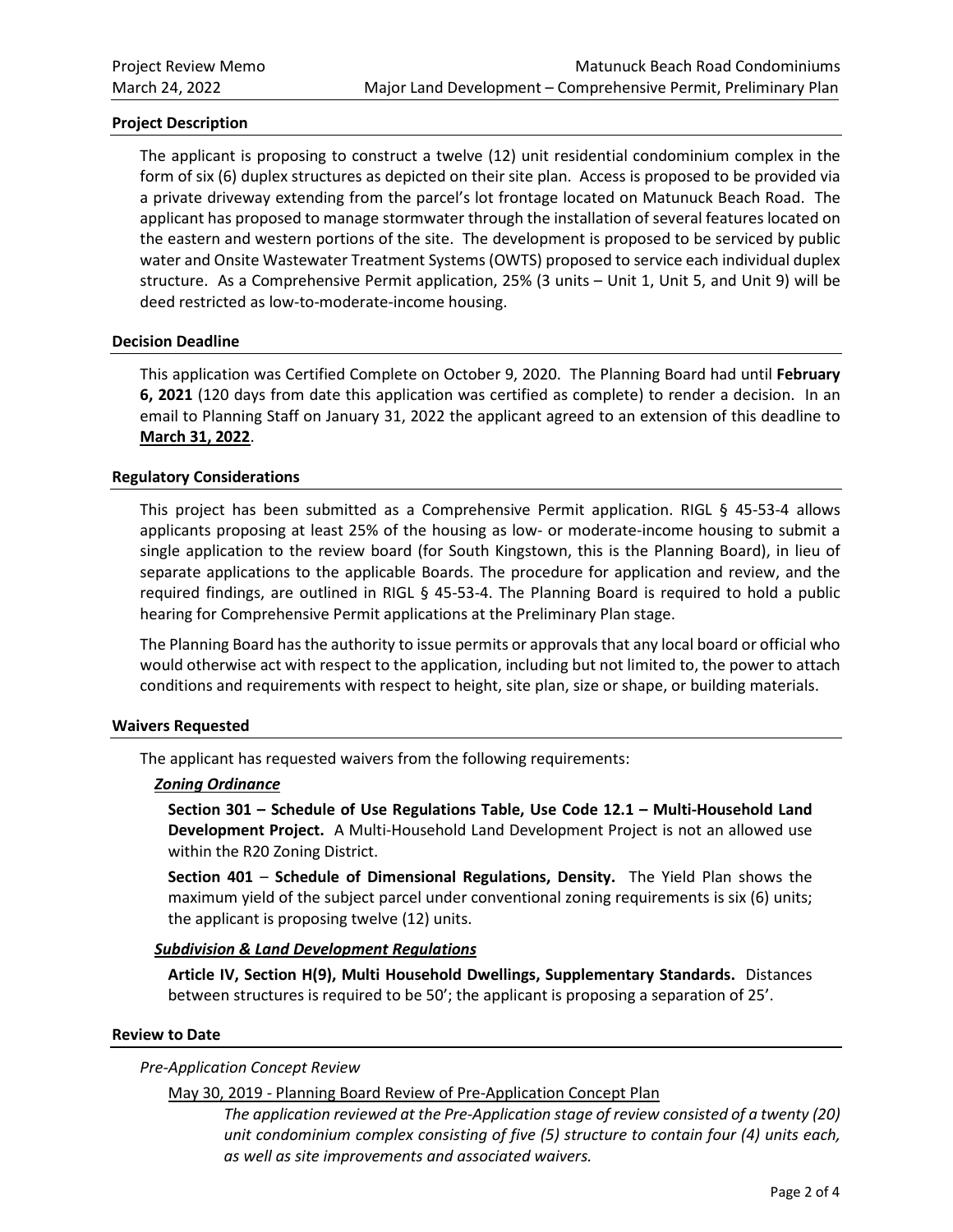August 27, 2019 - Planning Board Review of Pre-Application Concept Plan

*The initial application was modified and reduced into a twelve (12) unit condominium complex consisting of six (6) structures containing two (2) units each with site improvements and associated waivers.*

## *Conceptual Master Plan Review*

July 8, 2020 - TRC Review of the Conceptual Master Plan *The project was reviewed by the Technical Review Committee.*

March 11, 2021 – Planning Board Review of the Conceptual Master Plan *The project was reviewed and conditionally approved by the Planning Board.*

## *Preliminary Plan Review*

October 13, 2021; November 10, 2021; December 8, 2021; January 12, 2022; February 9, 2022; and March 9, 2022 - TRC Review of the Conceptual Master Plan *The project was reviewed by the Technical Review Committee.*

## **Required Findings for Approval/Denial**

## Per [RIGL § 45-53-4:](http://webserver.rilin.state.ri.us/Statutes/TITLE45/45-53/45-53-4.HTM)

In approving a Comprehensive Permit application, the Board shall make positive findings, supported by legally competent evidence on the record which discloses the nature and character of the observations upon which the fact finders acted, on each of the following standard provisions:

- (A) The proposed development is consistent with local needs as identified in the local comprehensive community plan with particular emphasis on the community's affordable housing plan and/or has satisfactorily addressed the issues where there may be inconsistencies;
- (B) The proposed development is in compliance with the standards and provisions of the municipality's zoning ordinance and subdivision regulations, and/or where expressly varied or waived local concerns that have been affected by the relief granted do not outweigh the state and local need for low and moderate income housing;
- (C) All low and moderate income housing units proposed are integrated throughout the development, are compatible in scale and architectural style to the market rate units within the project, and will be built and occupied prior to, or simultaneous with, the construction and occupancy of any market rate units;
- (D) There will be no significant negative environmental impacts from the proposed development as shown on the final plan, with all required conditions for approval;
- (E) There will be no significant negative impacts on the health and safety of current or future residents of the community, in areas including but not limited to safe circulation or pedestrian and vehicular traffic, provision of emergency services, sewerage disposal, availability of potable water, adequate surface water run-off, and the preservation of natural, historical or cultural features that contribute to the attractiveness of the community;
- (F) All proposed land developments and all subdivision lots will have adequate and permanent physical access to a public street in accordance with the requirements of RIGL § 45-23-60(5); and
- (G) The proposed development will not result in the creation of individual lots with any physical constraints to development that building on those lots according to pertinent regulations and building standards would be impracticable, unless created only as permanent open space or permanently reserved for a public purpose on the approved, recorded plans.